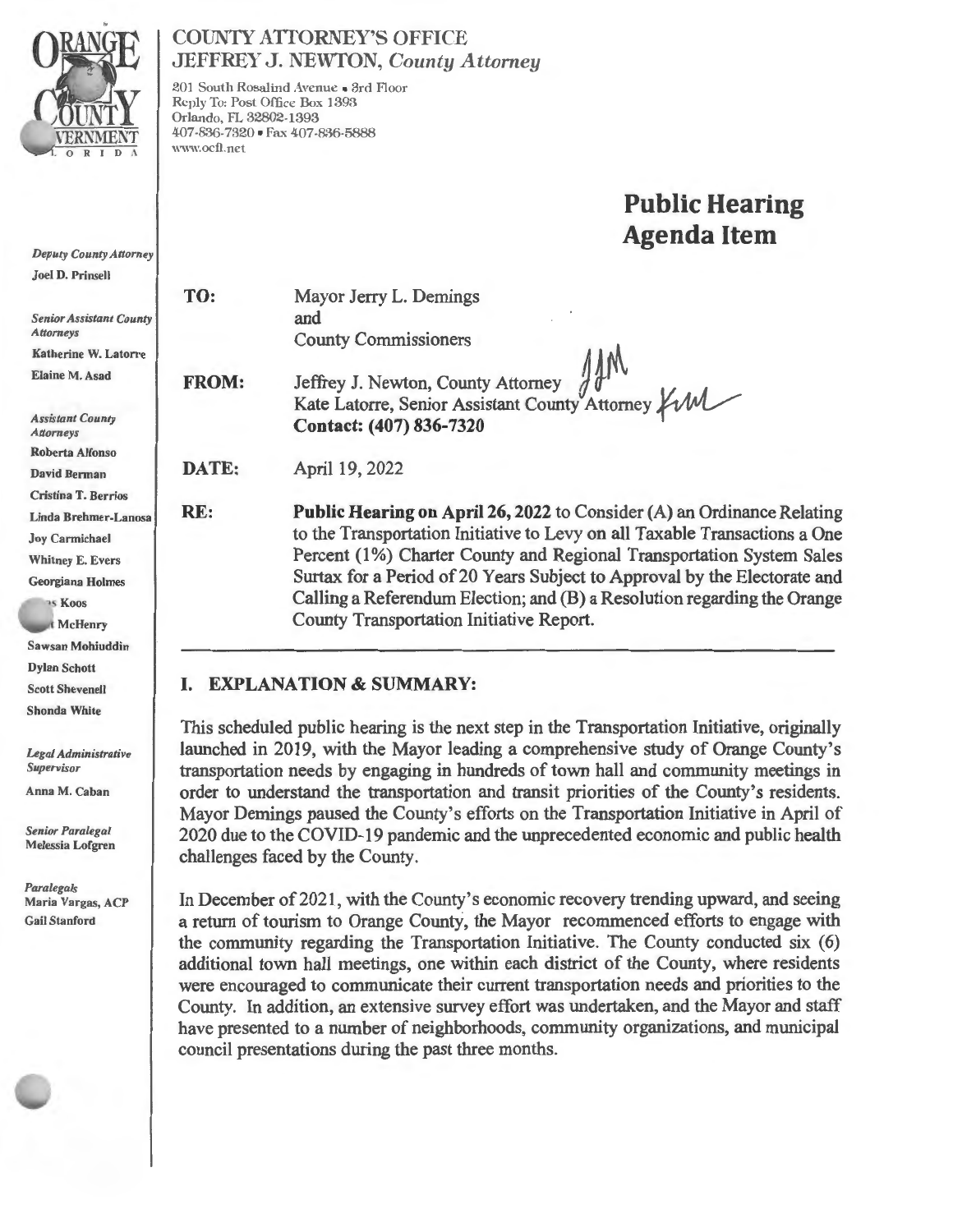Mayor Jerry L. Demings and County Commissioners April 19, 2022 Page 2

This public hearing on the proposed Transportation Surtax Ordinance and Resolution follows three (3) comprehensive Board work sessions conducted on January 25, 2022, March 22, 2022, and April 5, 2022.

### A. Ordinance:

The proposed ordinance levies a one percent (1%) Charter County and Regional Transportation System Sales Surtax ("Transportation Surtax"), authorized by section 212.055(1), Florida Statutes, on all taxable transactions for a period of 20 years. The levy is subject to the approval of a majority of the County's electors voting in a referendum election on November 8, 2022. If approved by a majority of the electorate, the tax commences on January I, 2023 and expires on December 31, 2042.

The ordinance also creates a Transportation Improvement Trust Fund into which all Transportation Surtax proceeds must be deposited. Transportation Surtax proceeds may only be spent on the transportation and transit uses expressly authorized by section 212.055(1), Florida Statutes. While the uses of the Transportation Surtax proceeds are established by statute, the Board of County Commissioners has the ultimate discretion and authority to decide how to spend the proceeds.

The ordinance requires the County to adopt the Transportation Initiative Report by resolution and identifies its required elements. The ordinance also requires interlocal agreements related to any transfers of Transportation Surtax proceeds to municipalities or transportation authorities, which agreements must contain certain provisions related to oversight and accountability.

The ordinance invites routine financial audits of any and all expenditures of the Transportation Surtax proceeds, calls the referendum election for November 8, 2022, and includes the official ballot title and summary that will appear on the general election ballot. The ordinance will be automatically repealed should a majority of the electorate fail to approve the Transportation Surtax. Alternatively, should the measure be approved at the general election, the tax will commence and sunset as previously mentioned above with no further action required of the Board.

### B. Resolution:

The proposed resolution establishes the expenditure funding categories and the percentage of Transportation Surtax proceeds that will be allocated (i.e., County -  $45\%$ , Transit  $-45\%$ , Municipalities  $-10\%$ ). It also generally summarizes the uses for which the funds may be expended in each category.

The resolution adopts the Transportation Initiative Report dated April 11, 2022 ("Report"), which is available in its entirety on the County's website. Transportation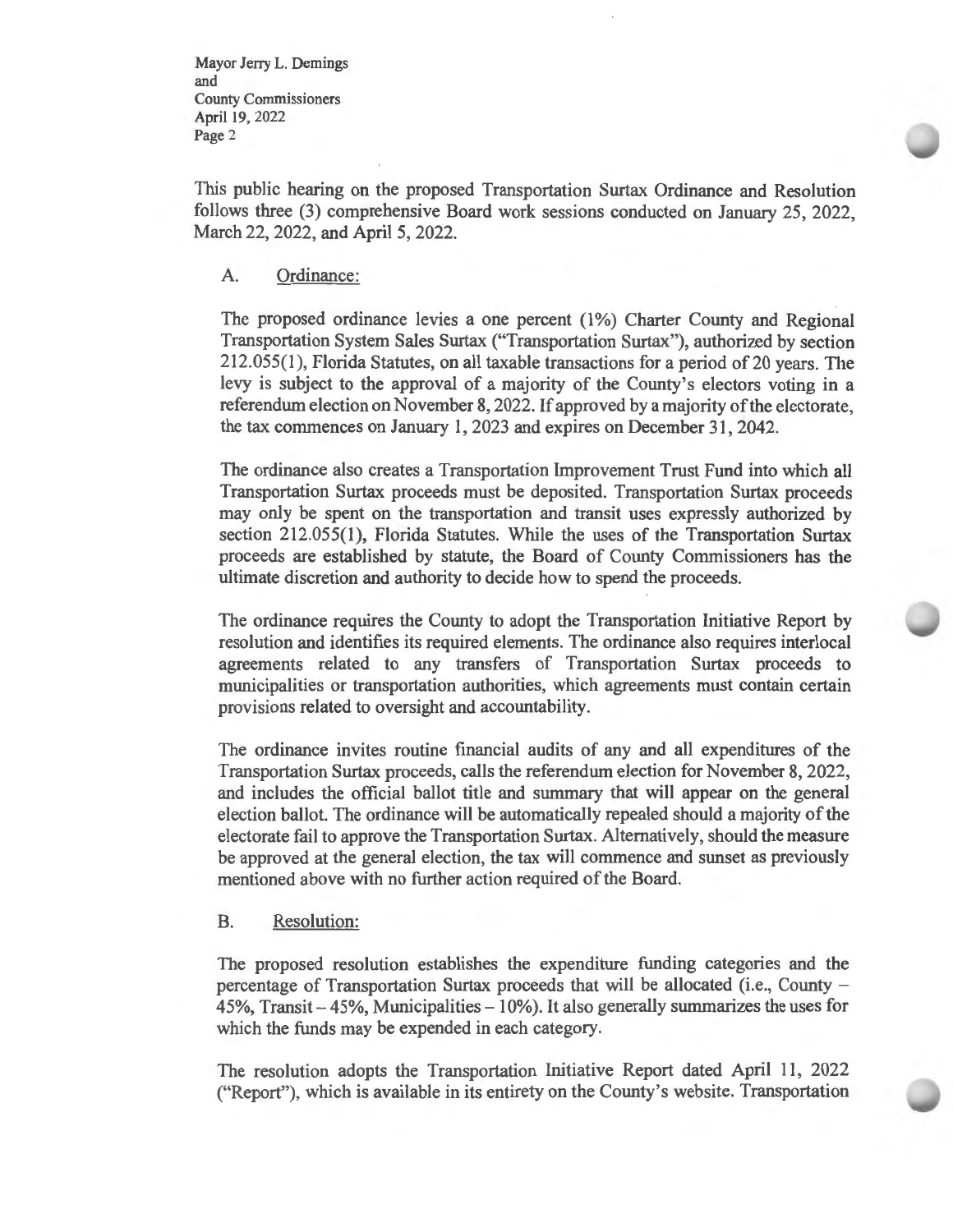Mayor Jerry L. Demings and County Commissioners April 19, 2022 Page 3

> Surtax proceeds may only be expended on authorized uses that are consistent with the Report. Substantive changes to the Report shall be presented to the Board at least annually and must be approved by resolution of the Board prior to becoming effective.

> The resolution establishes the Technical Committee and the Citizens Oversight Board. The Technical Committee will focus on project coordination and collaboration among jurisdictions, while the Citizens Oversight Board will monitor the expenditure of the Transportation Surtax proceeds to ensure accountability and transparency to the citizens of Orange County. The Technical Committee is comprised of appointees from the County, LYNX, municipalities, and other public agencies. The Citizens Oversight Board is comprised of appointees from the County and municipalities. Consistent with Florida law, only the Board maintains the authority to prioritize and authorize expenditures on transportation and transit improvement projects, and neither the Technical Committee nor the Citizens Oversight Board has the ability to alter or amend the Report or to reprioritize projects without the express approval of the Board.

### II. **BOARD ACTION REQUESTED:**

**APPROVAL OF AN ORDINANCE RELATING TO TAXATION IN ORANGE COUNTY, FLORIDA; PROVIDING A SHORT TITLE AND LEGISLATIVE FINDINGS; LEVYING ON ALL TAXABLE TRANSACTIONS A ONE PERCENT (1%) CHARTER COUNTY AND REGIONAL TRANSPORTATION SYSTEM**  SALES SURTAX ("TRANSPORTATION SURTAX") FOR A PERIOD OF 20 **YEARS PURSUANT TO SECTIONS 212.054 AND 212.055(1), FLORIDA STATUTES; CREATING A SEGREGATED TRUST FUND INTO WHICH ALL TRANSPORTATION SURTAX PROCEEDS SHALL BE DEPOSITED; PROVIDING THAT THE TRANSPORTATION SURTAX WILL TAKE EFFECT ONLY UPON APPROVAL BY THE ELECTORATE; CALLING A REFERENDUM; PROVIDING BALLOT LANGUAGE; REQUIRING PUBLIC NOTICE OF SUCH REFERENDUM; AND PROVIDING FOR AMENDMENTS, SEVERABILITY, CODIFICATION, AN EFFECTIVE DATE, AND EXPIRATION OR "SUNSET" DATES** 

### **AND**

**APPROVAL AND EXECUTION OF A RESOLUTION OF THE ORANGE COUNTY BOARD OF COUNTY COMMISSIONERS REGARDING THE ORANGE COUNTY TRANSPORTATION INITIATIVE REPORT** 

c: Byron W. Brooks, AICP, County Administrator Carla Bell Johnson, AICP, Deputy County Administrator Chris Testerman, AICP, Deputy County Administrator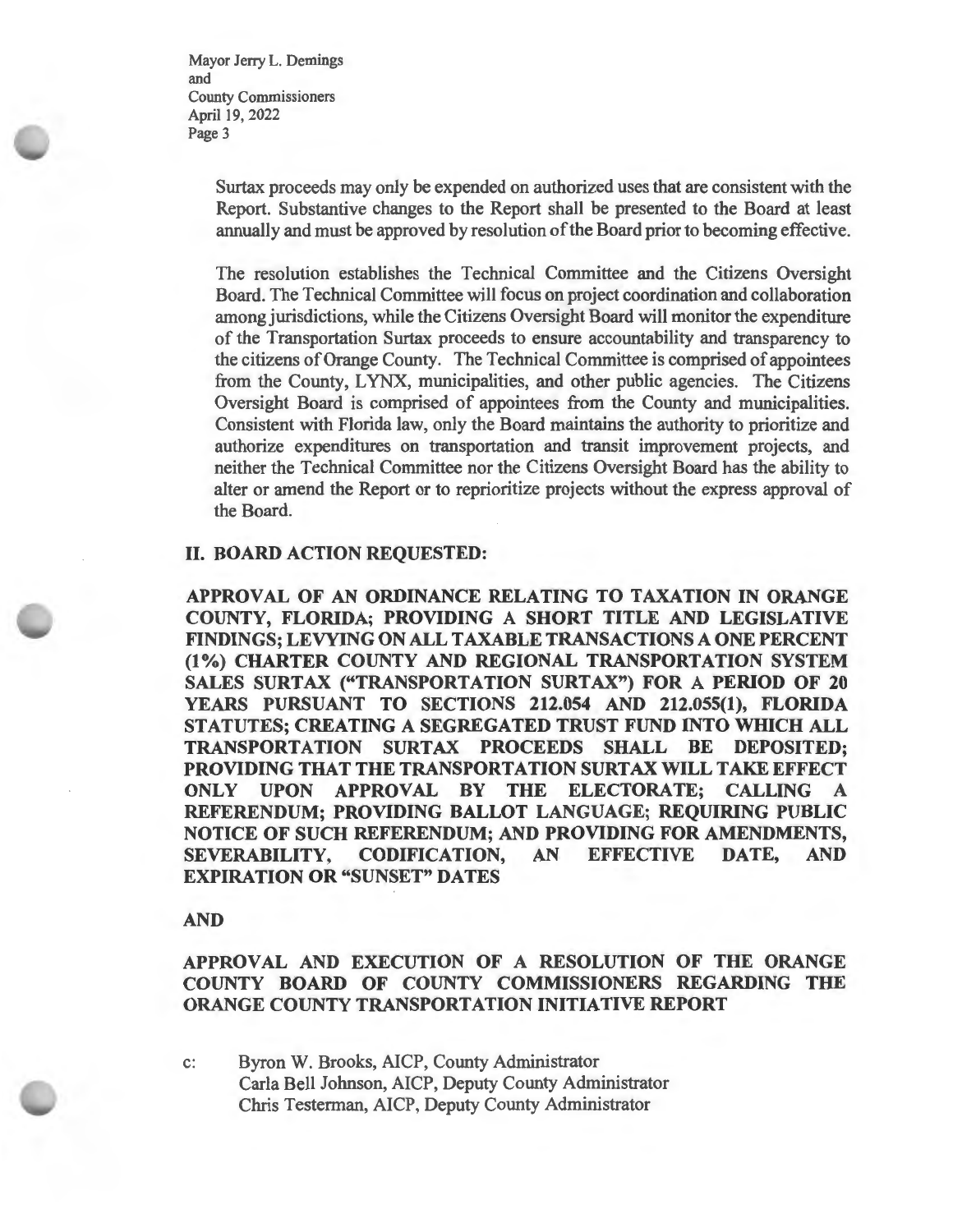### **ORDINANCE NO. 2022-**

4 6 8 10 12 14 16 18 **AN ORDINANCE RELATING TO TAXATION** IN **ORANGE COUNTY, FLORIDA; PROVIDING A SHORT TITLE AND LEGISLATIVE FINDINGS; LEVYING ON ALL TAXABLE TRANSACTIONS A ONE PERCENT (1** % ) **CHARTER COUNTY AND REGIONAL TRANSPORTATION SYSTEM SALES SURTAX ("TRANSPORTATION SURTAX") FOR A PERIOD OF 20 YEARS PURSUANT TO SECTIONS 212.054 AND 212.955(1), FLORIDA STATUTES; CREATING A SEGREGATED TRUST FUND INTO WHICH ALL TRANSPORTATION SURTAX PROCEEDS SHALL BE DEPOSITED; PROVIDING THAT THE TRANSPORTATION SURTAX WILL TAKE EFFECT ONLY UPON APPROVAL BY THE ELECTORATE; CALLING A REFERENDUM; PROVIDING BALLOT LANGUAGE; REQUIRING PUBLIC NOTICE OF SUCH REFERENDUM; AND PROVIDING FOR AMENDMENTS, SEVERABILITY, CODIFICATION, AN EFFECTIVE DATE, AND EXPIRATION OR "SUNSET" DA TES.** 

20

2

**WHEREAS,** section 212.055(1), Florida Statutes, provides for the levy of a Charter 22 County and Regional Transportation System Sales Surtax ("Transportation Surtax") through enactment of an ordinance, subject to approval by a majority of the countywide electors voting in 24 a referendum on the levying of such Transportation Surtax; and

26 **WHEREAS,** the Orange County Board of County Commissioners (the "Board") finds that there is a need for a dedicated revenue source in order to adequately address the critical 28 transportation and transit needs of Orange County, Florida (the "County") and that such revenue source would be in the best interests of the public and would benefit present and future 30 generations; and

32 **WHEREAS,** to obtain such dedicated revenue source to address the County's critical transportation and transit needs, the Board desires that the question of a levy of a Transportation 34 Surtax, as further described below, be considered by the countywide voters at the General Election on November 8, 2022; and

36

**WHEREAS,** to ensure that the revenue generated by a Transportation Surtax will be 38 adequate to address the County's critical transportation and transit needs, the Board desires for the levy of the Transportation Surtax to remain in effect for a period of 20 years ending on 40 December 31, 2042, at which time the Transportation Surtax shall automatically sunset and

expire; and

1

42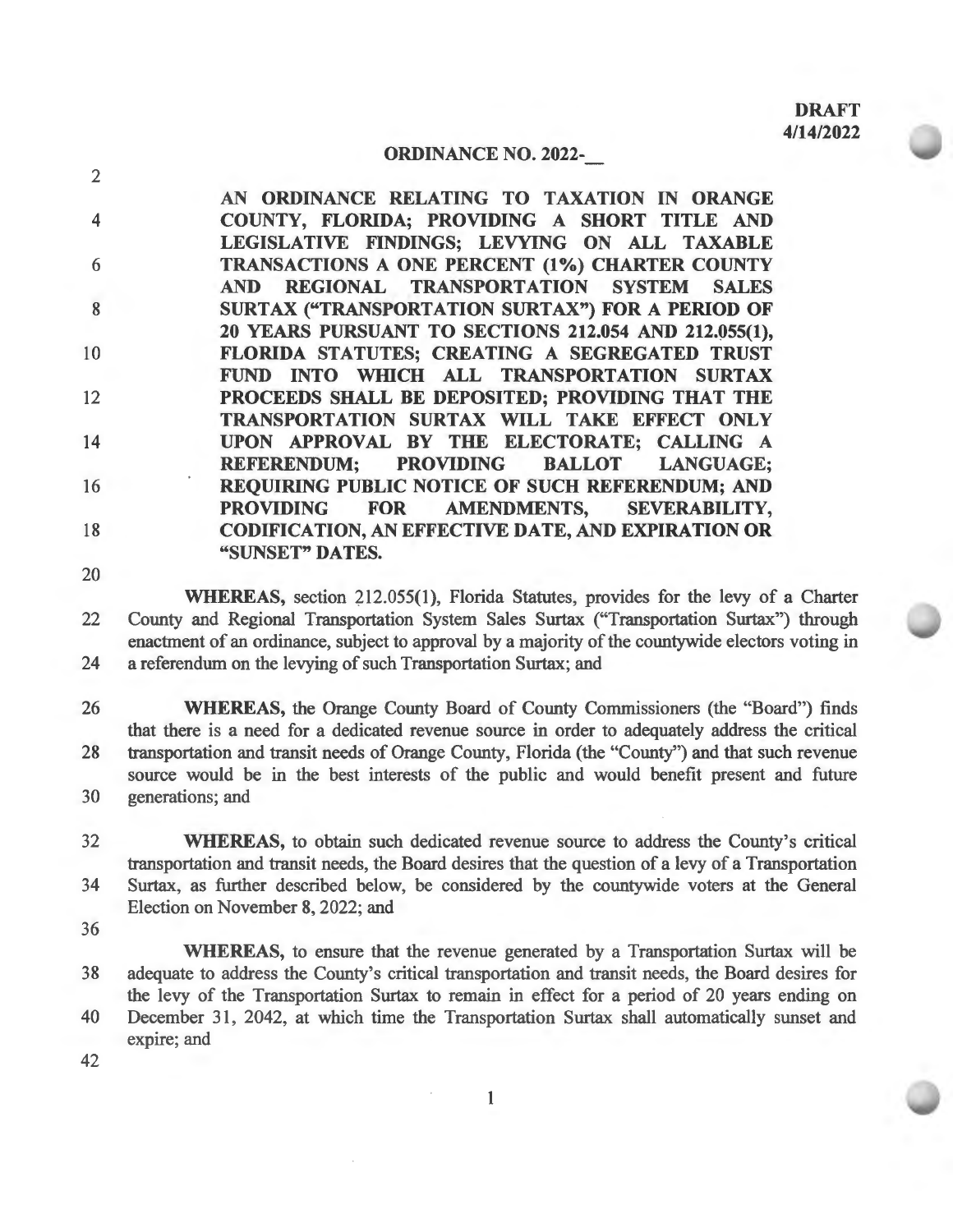### **DRAFT 4/14/2022**

**WHEREAS,** if the Transportation Surtax is approved by referendum at the General 44 Election on November 8, 2022, the proceeds of the Transportation Surtax shall be expended only for those purposes authorized in section 212.055(1), Florida Statutes.

- 46
- 

# BE IT ORDAINED BY THE BOARD OF COUNTY COMMISSIONERS OF 48 **ORANGE COUNTY, FLORIDA:**

50 **Section 1. Short Title.** This article shall be known and may be cited to as the "Orange County Charter County and Regional Transportation System Surtax Ordinance."

52

**Section 2. Legislative Findings.** The Board of County Commissioners of Orange 54 County, Florida (the "Board"), hereby makes the following legislative fmdings and declares them to be, in part, the legislative, legal, and public policy basis for the enactment of this Ordinance: 56

(a) It is necessary and desirable to promote and protect the health and safety of the 58 traveling public in Orange County, Florida (the "County") and to maintain and improve the quality of life and economic prosperity of the citizens of the County by providing safe and 60 adequate road, transportation, and transit facilities.

62 (b) The need for adequate public transit, roadway improvements, public safety measures including lighting, pedestrian and cyclist safety measures, and road resurfacing in the 64 County has continued to increase and is a matter of great public importance.

66 (c) Orange County Mayor, Jerry L. Dernings, initiated a study of the County's transportation needs based on an analysis of existing County revenues, projections of future 68 county-wide transportation and transit obligations and needs, and community and citizen input.

70 (d) In order to solicit community input, starting in 2019, the County hosted and attended over 200 town hall and community meetings to gather an understanding of the 72 transportation and transit needs of the County's residents, and over 11 ,000 members of the public contributed their input regarding transportation and transit system needs and improvements for 74 Orange County.

76 (e) At the direction of the Orange County Mayor, County staff conducted thorough assessments of transportation deficiencies and related funding needs from 2019 through 2040 78 including capital infrastructure, transit operations and maintenance and program-based improvements, cross-jurisdictional needs, maintenance, and capacity on roadways with a focus 80 on those needs that will not be met through current funding sources.

82 (f) Due to the COVID-19 pandemic, Mayor Demings paused the County's efforts related to the Transportation Surtax in April of 2020, as the County faced unprecedented 84 economic and public health challenges.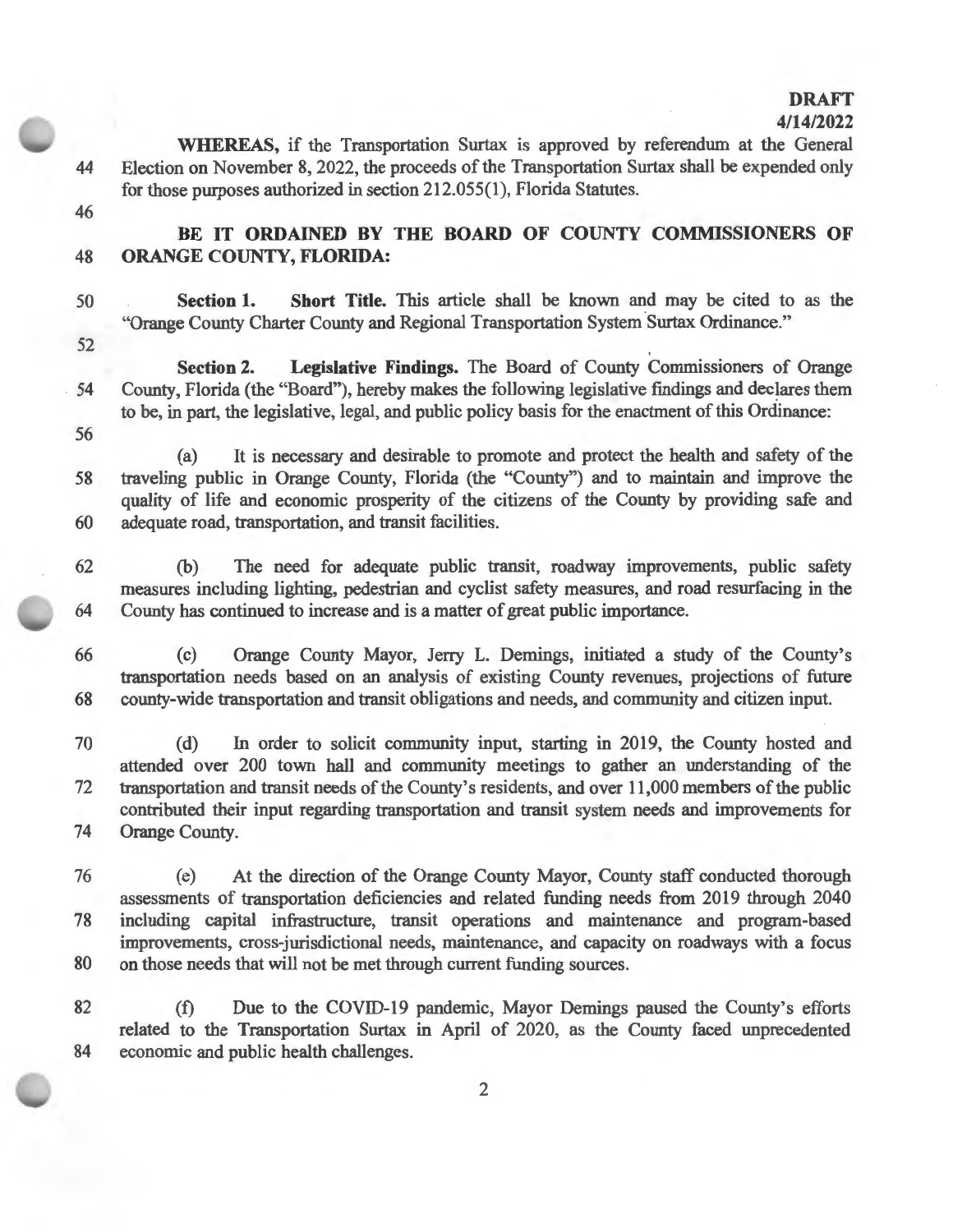86 (g) In December of 2021 , with the County's economic recovery trending upward and seeing a return of tourism to Orange County, Mayor Demings directed the County recommence 88 its efforts to engage with the community regarding the Transportation Surtax, conducting six interactive open house meetings, one within each district of the County, where residents were 90 encouraged to interact with transportation and transit subject matter experts on their current transportation needs and priorities.

92

(h) The County has taken under advisement the input of its citizens and community 94 partners, which, since 2019, has included approximately 250 meetings or "touch points" involving 10,000 participants; County Commissioner and staff involvement and input; 6,300 96 comments and recommendations; and over 16,000 completed surveys.

- 98 (i) Following this extensive community engagement process, the County has updated the projects and priorities in the County's Transportation Initiative Report accordingly.
- 100

G) Based on the various assessments, community and citizen input, and meetings 102 with local municipalities and public transit leadership over the last three years, the Board finds that current funding sources are insufficient to meet the County's transportation and transit needs 104 and that a one-cent Transportation Surtax will provide a dedicated source of revenue to meet those unmet needs.

- 106
- **Section 3.** Levy of Transportation Surtax. Pursuant to section 212.055(1), Florida 108 Statutes, and subject to approval by a majority of the electors of Orange County, Florida voting in a referendum at the General Election on November 8, 2022, there is hereby levied, for a period 110 of 20 years, commencing at 12:01 A.M. on January 1, 2023, and expiring at 11:59 P.M. on December 31, 2042, a one percent (1%) Charter County and Regional Transportation System

112· Sales Surtax ("Transportation Surtax") on all transactions taxable pursuant to section 212.054(2), Florida Statutes, subject to applicable exceptions as further provided by Florida law.

114

**Section 4.** Transportation Improvement Trust Fund. There is hereby created the 116 Transportation Improvement Trust Fund ("Trust Fund") into which all Transportation Surtax proceeds shall be deposited. The designation and establishment of the Trust Fund, and the 118 establishment and maintenance of all accounts and subaccounts established within the Trust Fund, shall be consistent with generally accepted government accounting principles and Florida 120 law. Cash and investments required to be accounted for in the Trust Fund may not be commingled with any other funds, including other transportation or transit funds.

122

**Section 5. Use of Transportation Surtax Proceeds.** Transportation Surtax proceeds 124 shall be collected, applied, disbursed, and expended only for authorized transportation and transit purposes, as deemed appropriate by the Board in accordance with applicable law including, 126 specifically, sections 212.054 and 212.055(1), Florida Statutes.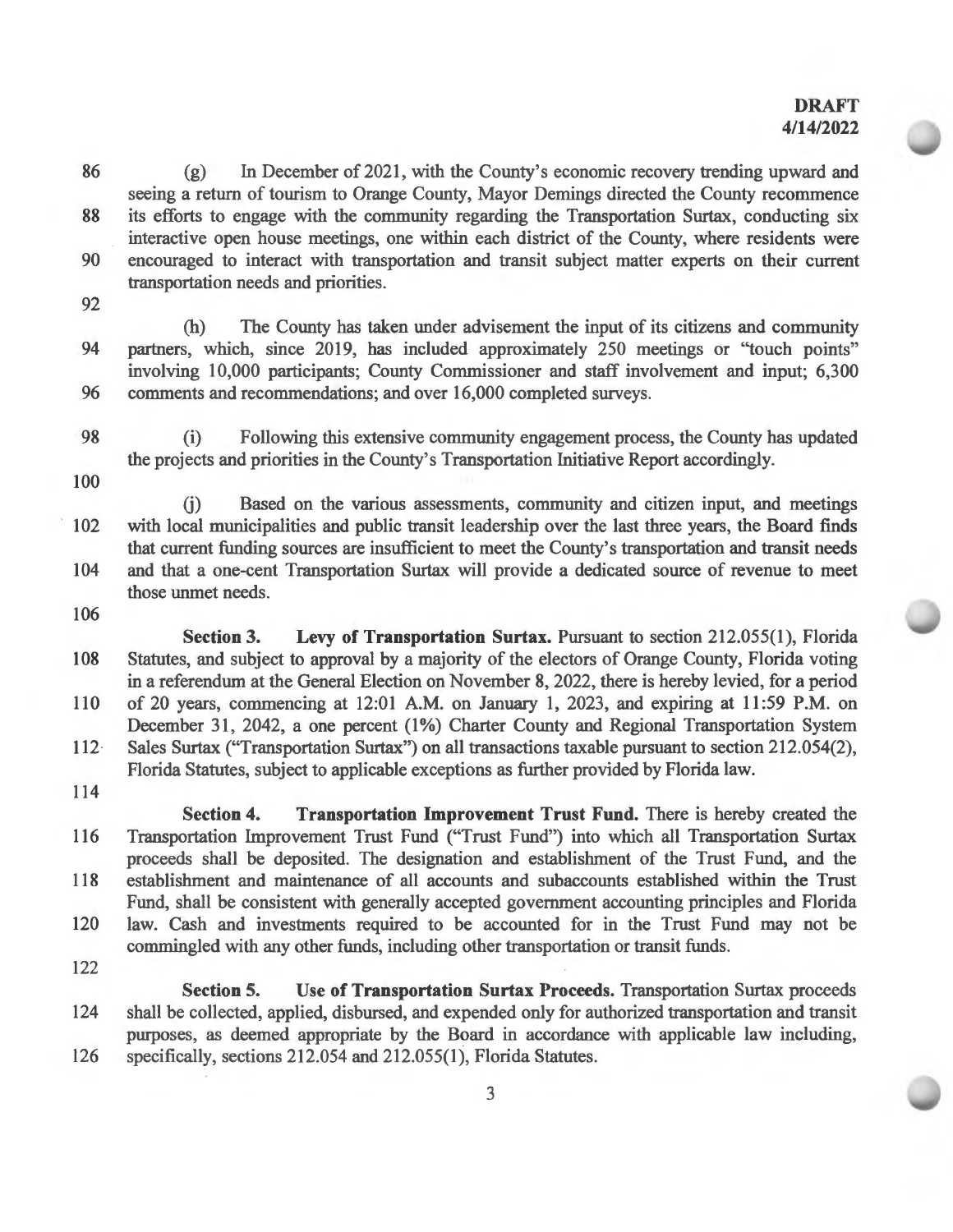$\epsilon$ 

| 128 | <b>Orange County Transportation Initiative Report.</b><br>Section 6.                                                                                                                                                                                                                          |  |  |  |
|-----|-----------------------------------------------------------------------------------------------------------------------------------------------------------------------------------------------------------------------------------------------------------------------------------------------|--|--|--|
| 130 | Adoption of the Orange County Transportation Initiative Report. The Orange<br>(a)<br>County Transportation Initiative Report (the "Report") shall be adopted by the Board by                                                                                                                  |  |  |  |
| 132 | resolution on the same date of this Ordinance's enactment.                                                                                                                                                                                                                                    |  |  |  |
| 134 | Required Report Contents. The Report shall, at all times, contain:<br>(b)                                                                                                                                                                                                                     |  |  |  |
| 136 | A list of projects separated into distinct funding categories;<br>(1)                                                                                                                                                                                                                         |  |  |  |
| 138 | A Transportation Surtax proceed allocation methodology for the funding<br>(2)<br>of projects in each distinct funding category;                                                                                                                                                               |  |  |  |
| 140 |                                                                                                                                                                                                                                                                                               |  |  |  |
| 142 | A requisite technical committee that shall: (i) review the status of projects<br>(3)<br>submitted by each jurisdiction; (ii) review the approved projects and ensure they are compatible<br>and coordinated amongst various jurisdictions; and (iii) identify opportunities for collaboration |  |  |  |
| 144 | on joint projects;                                                                                                                                                                                                                                                                            |  |  |  |
| 146 | A requisite citizens oversight board that shall: (i) ensure accountability and<br>(4)<br>transparency in the expenditure of sales tax proceeds; (ii) ensure that the County, municipalities,                                                                                                  |  |  |  |
| 148 | LYNX, and other funding recipients are spending funds appropriately, timely, and in full<br>compliance with all applicable laws; (iii) request and review audits of the transportation program                                                                                                |  |  |  |
| 150 | by the Orange County Comptroller; and (iv) oversee the preparation of a nontechnical report or<br>consolidated schedule of projects which shall be updated and posted prominently on the County's                                                                                             |  |  |  |
| 152 | website at least annually; and                                                                                                                                                                                                                                                                |  |  |  |
| 154 | A Transportation Surtax management process that ensures that project<br>(5)<br>prioritization and any proposed revisions to the project lists are completed in a manner that: (i)                                                                                                             |  |  |  |
| 156 | uses a data-driven and needs-based approach through the use of objective criteria in the<br>prioritization of transportation improvement projects throughout the County; (ii) is flexible                                                                                                     |  |  |  |
| 158 | enough to address shifting and emerging needs over the 20-year period for which the<br>Transportation Surtax will be levied; and (iii) is adaptive to new transportation and transit                                                                                                          |  |  |  |
| 160 | technologies and innovations as they are developed.                                                                                                                                                                                                                                           |  |  |  |
| 162 | Section 7.<br>Transit and Municipal Interlocal Agreements. To be valid, any transfer                                                                                                                                                                                                          |  |  |  |
| 164 | of Transportation Surtax proceeds to a participating municipality or transportation authority shall<br>be pursuant to an interlocal agreement required in section 212.055(1)(d)4., Florida Statutes. Such<br>interlocal agreements shall include:                                             |  |  |  |
| 166 |                                                                                                                                                                                                                                                                                               |  |  |  |
| 168 | A specific list of purposes for which the Board deems the participating<br>(1)<br>or transportation authority's use of the Transportation Surtax proceeds as<br>municipality                                                                                                                  |  |  |  |

 $\sim$ 

 $\sim$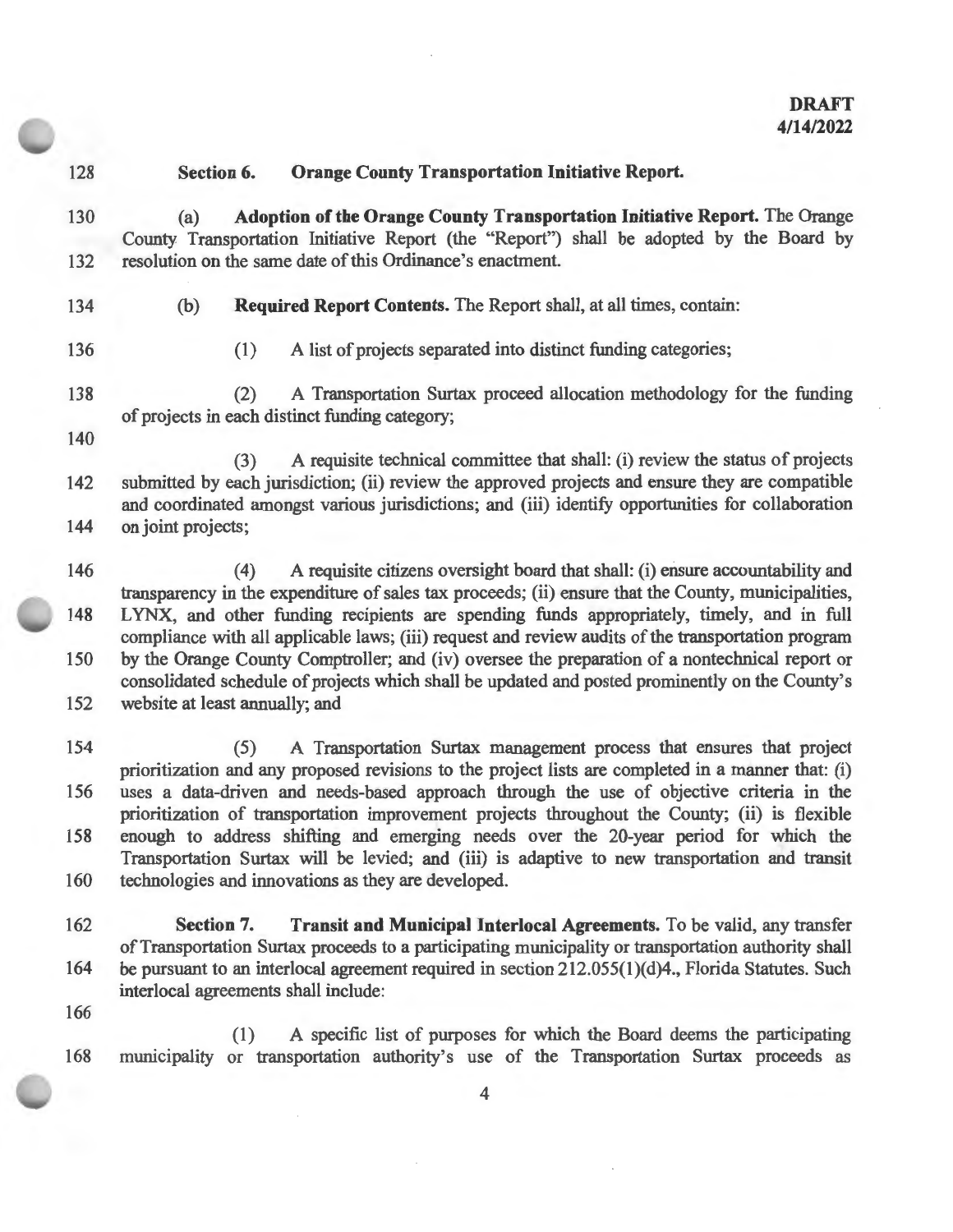appropriate;

- (2) A grant of authority to the County and the Orange County Comptroller to 172 access and audit the participating municipality or transportation authority's transportation and/or transit expenditures including, but not limited to, expenditures of any Transportation Surtax 174 proceeds provided to such municipality or transportation authority;
- 176 (3) Detailed performance and financial reporting requirements for projects funded, in whole or in part, by Transportation Surtax proceeds, including any and all projects for 178 which Transportation Surtax proceeds are used as matching funds;
- 180 ( 4) Detailed reporting requirements for all expenditures, including operating costs, which are funded, in whole or in part, by Transportation Surtax proceeds; and

182

170

(5) A commitment from any participating transportation authority that any 184 Transportation Surtax funds being provided to such transportation authority be used for the benefit of Orange County, Florida, as is contemplated in section 212.055(1)(d)4., Florida 186 Statutes.

- 188 **Section 8. Auditing.** The Orange County Comptroller shall complete routine financial audits of any and all expenditures of the Transportation Surtax proceeds.
- 190

**Section 9. Referendum Called.** A referendum election is hereby called and ordered 192 to be held in Orange County at the time of the next general election to be held on November 8, 2022, to determine whether the Board should levy a one percent (1%) Transportation Surtax to 194 be collected, applied, disbursed, and expended only for authorized transportation and transit purposes, in accordance with applicable law including, specifically, sections 212.054 and 196 212.055(1), Florida Statutes.

- 198 **Section 10. Notice of Referendum.** Pursuant to section 100.342, Florida Statutes, a Notice of Referendum shall be published twice in the *Orlando Sentinel,* a newspaper of general 200 circulation in the County. The publications shall occur once in the fifth week and once in the third week prior to the week which includes November 8, 2022.
- 202

**Section 11. Official Ballot.** Ballots to be used in the referendum shall contain a 204 statement of the description of the proposed issue in substantially the following form: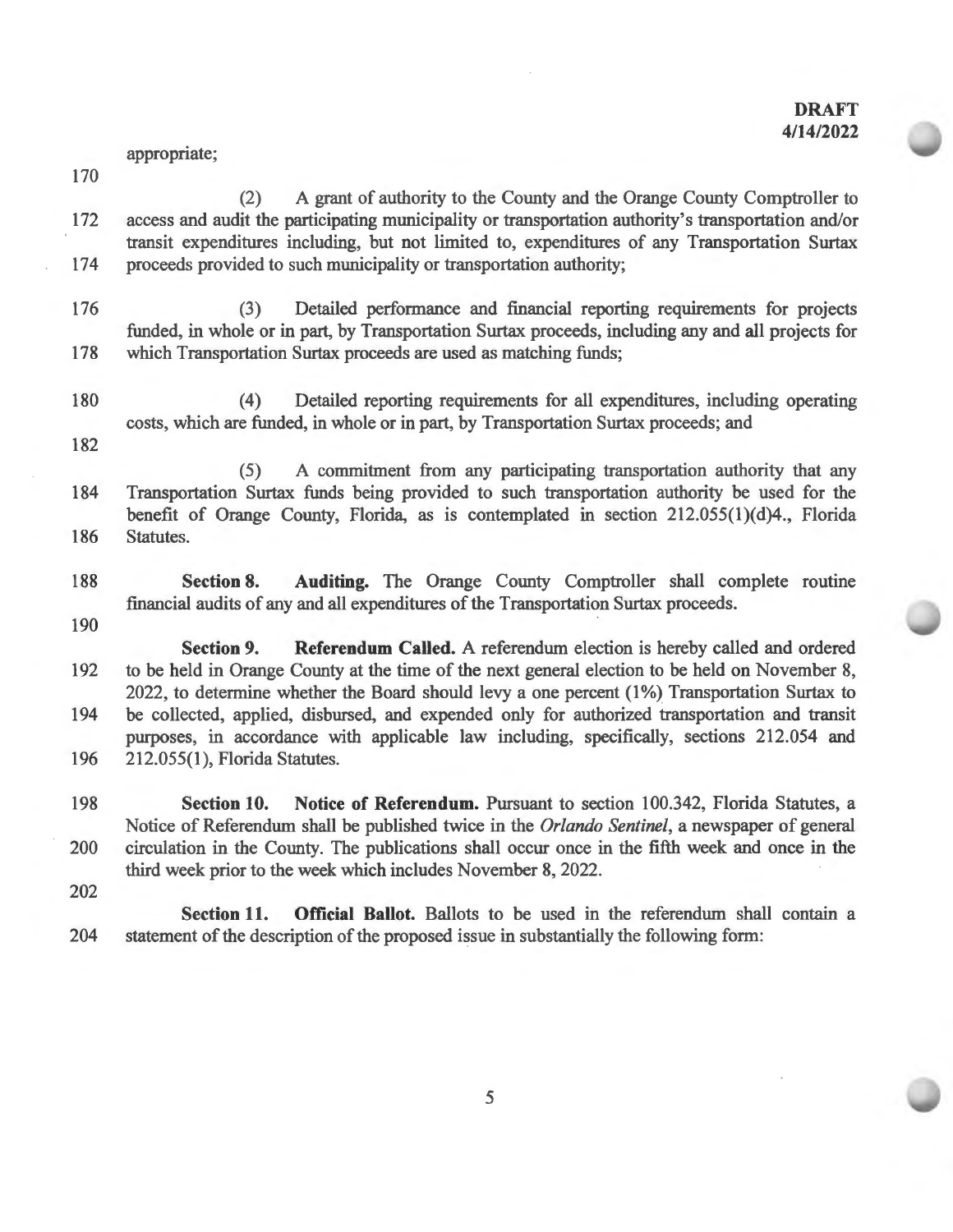### **BALLOT**

### Orange County, Florida

#### **Charter County and Regional Transportation System Surtax**

Shall a Charter County and Regional Transportation System Surtax at the rate of one percent  $(1%)$  be levied in Orange County, Florida for a period of 20 years with revenue deposited into a trust fund dedicated exclusively to transportation and transit improvement uses authorized by law and approved by the Board of County Commissioners, with oversight and accountability for the revenue provided by a citizen oversight board and the elected comptroller?

FOR the one-cent sales tax

AGAINST the one-cent sales tax

206

208 **Section 12. Spanish Translation.** The above ballot question shall additionally appear on the ballot in Spanish and the County Attorney and Supervisor of Elections are requested to 210 authorize, and directed to prepare, an accurate Spanish translation to be included on the ballot.

212 **Section 13. Payment of Referendum Expenses.** The Board authorizes the payment of lawful expenses associated with conducting the referendum, as well as the cost of 214 communicating factual information regarding the referendum to the public to the extent permitted by section 106.133, Florida Statutes. The Orange County Comptroller is hereby 216 authorized and directed to disburse the funds necessary to pay such expenses.

218 **Section 14. Repeal Upon Electorate Disapproval.** If the levy of the Transportation Surtax is not approved by a majority of the electors of Orange County voting thereon in the 220 referendum at the General Election on November 8, 2022, this Transportation Surtax Ordinance shall expire and be deemed repealed in its entirety on December 31, 2022, without further action 222 by the Board.

224 **Section 15. Sunset.** The Transportation Surtax shall sunset and expire at 11 :59 P.M. on December 31, 2042, without further action by the Board, at which time the Transportation 226 Surtax levied hereunder shall be deemed repealed, terminated, and of no further force and effect, except that the requirements of this Ordinance relating to the administration, use, or oversight of 228 Transportation Surtax proceeds shall survive the expiration of the Transportation Surtax, and

6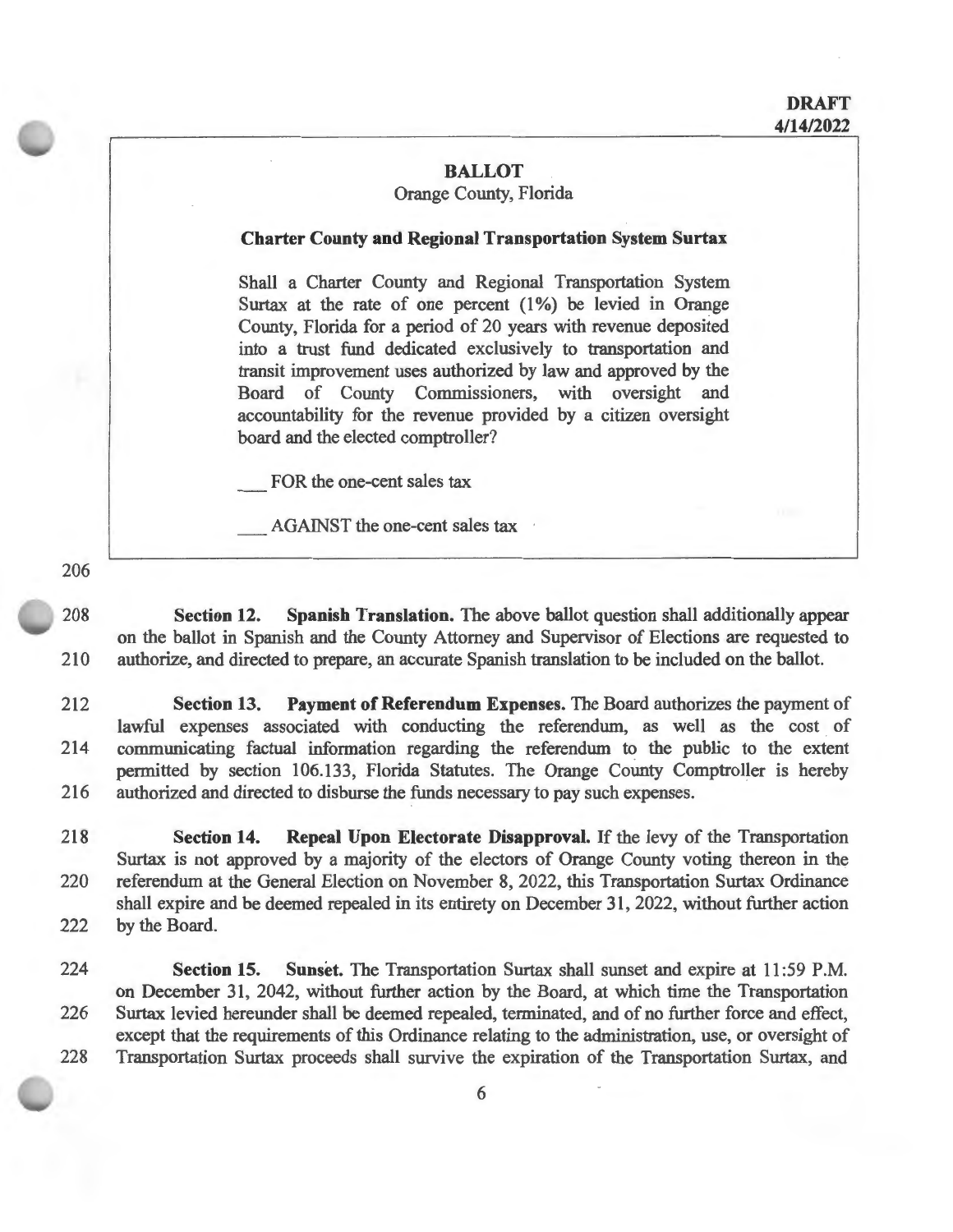shall be fully enforceable in a court of competent jurisdiction.

230

Section 16. Amendments. No amendment, revision, or repeal of this Ordinance, or 232 reduction in the rate of the Transportation Surtax, may take effect if it would materially impair the contract rights of the owners of any bonds, notes, or other instruments of indebtedness 234 payable, in whole or in part, directly or indirectly, from the proceeds of the Transportation Surtax.

236

**Section 17. Severability.** If any portion of this Ordinance is determined by any court 238 to be invalid, the invalid portion shall be stricken, and such striking shall not affect the validity of the remainder of this Ordinance.

240

**Section 18. Codification.** The publisher of the Orange County Code is directed to 242 codify only sections 1 through 8 and section 15 of this Ordinance. The remaining sections shall not be codified, but shall be in full force and effect as provided by law. Further, the publisher is 244 authorized and directed to renumber and re-letter the several sections, subsections, and paragraphs, and subparagraphs, and to substitute words such as "chapter," "article," "division," 246 for such words as "ordinance," all as may be necessary or useful to ensure proper codification.

| 248 | <b>Effective date.</b> This Ordinance shall become effective as provided by law.<br><b>Section 19.</b> |  |  |
|-----|--------------------------------------------------------------------------------------------------------|--|--|
| 250 | ADOPTED THIS DAY OF , 2022.                                                                            |  |  |
| 252 | <b>ORANGE COUNTY, FLORIDA</b>                                                                          |  |  |
| 254 | By: Board of County Commissioners                                                                      |  |  |
| 256 | $\mathbf{By:}$<br>Jerry L. Demings                                                                     |  |  |
| 258 | <b>Orange County Mayor</b>                                                                             |  |  |
| 260 | ATTEST: Phil Diamond, CPA, County Comptroller<br>As Clerk of the Board of County Commissioners         |  |  |
| 262 | $\mathbf{By:}$                                                                                         |  |  |

Deputy Clerk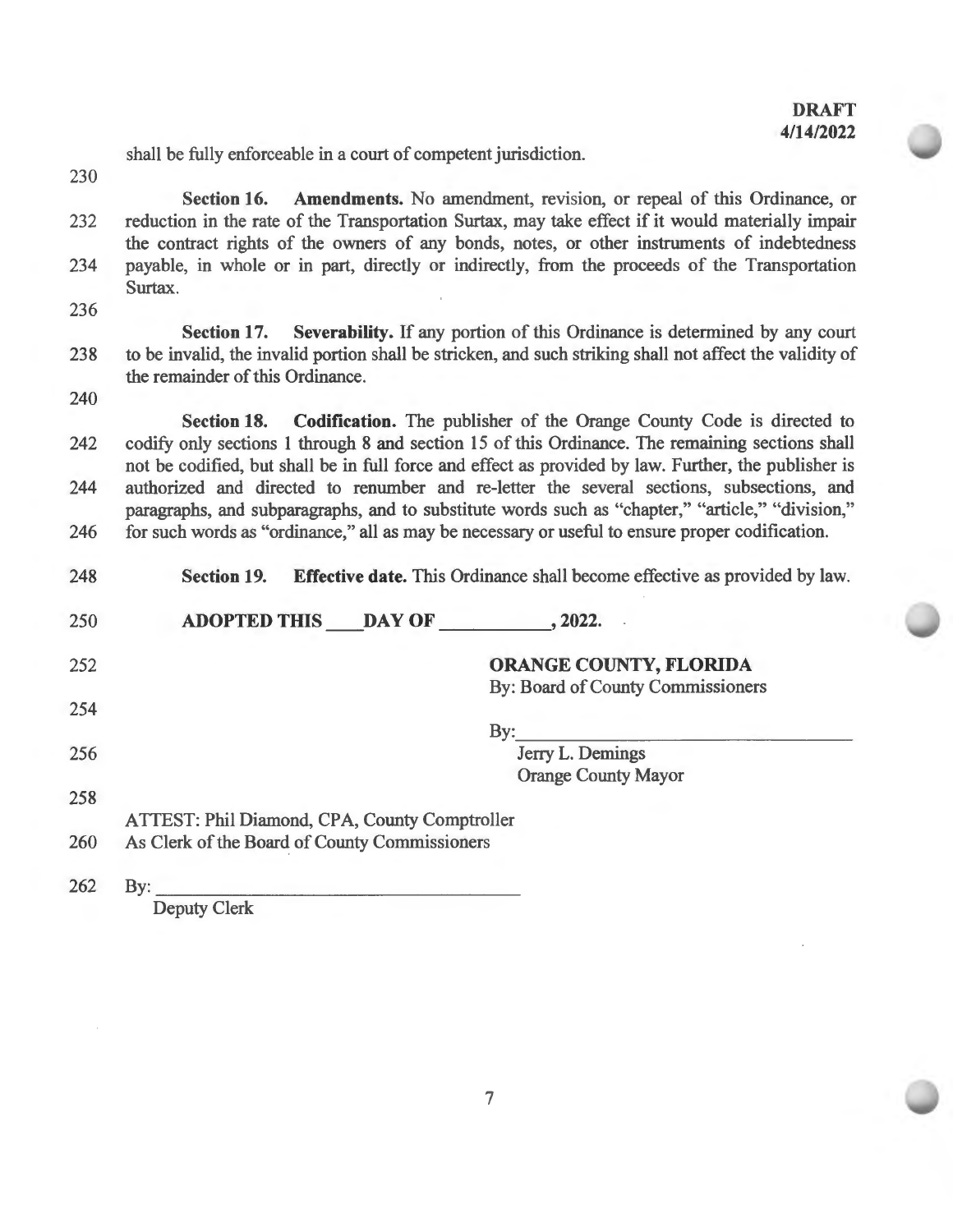# **RESOLUTION of the ORANGE COUNTY BOARD OF COUNTY COMMISSIONERS regarding THE ORANGE COUNTY TRANSPORTATION INITIATIVE REPORT**

**Resolution No.** 

**WHEREAS,** in its enactment of the Orange County Charter County and Regional Transportation System Surtax Ordinance (the **"Transportation Surtax Ordinance"),** the Orange County Board of County Commissioners (the **"Board")** found that:

- (1) It is necessary and desirable to promote and protect the health and safety of the traveling public in Orange County, Florida (the **"County")** and to maintain and improve the quality of life and economic prosperity of the citizens of the County by providing safe and adequate road, transportation, and transit facilities;
- (2) The need for adequate public transit, roadway improvements, public safety measures including lighting, pedestrian and cyclist safety measures, and road resurfacing in the County has continued to increase and is a matter of great public importance; and
- (3) Based on community and citizen input, meetings with local municipalities and public transit leadership, and transportation deficiency assessments performed by County staff, current funding sources are insufficient to meet the County's transportation and transit needs; and

**WHEREAS,** as a result of its findings, the Board enacted the Transportation Surtax Ordinance in order place a levy of a one percent (1%) Charter County and Regional Transportation System Surtax **("Transportation Surtax")** on the ballot to be voted upon by the County's electors; and

**WHEREAS,** the Board desires to adopt the Orange County Transportation Initiative Report in order to ensure that, should the majority of the County's electors approve the levy of the Transportation Surtax, such surtax proceeds are expended in a transparent manner that:

- (1) Uses a data-driven and needs-based approach through the use of objective criteria in the prioritization of transportation improvement projects throughout the County;
- (2) Is flexible enough to address shifting and emerging needs over the 20-year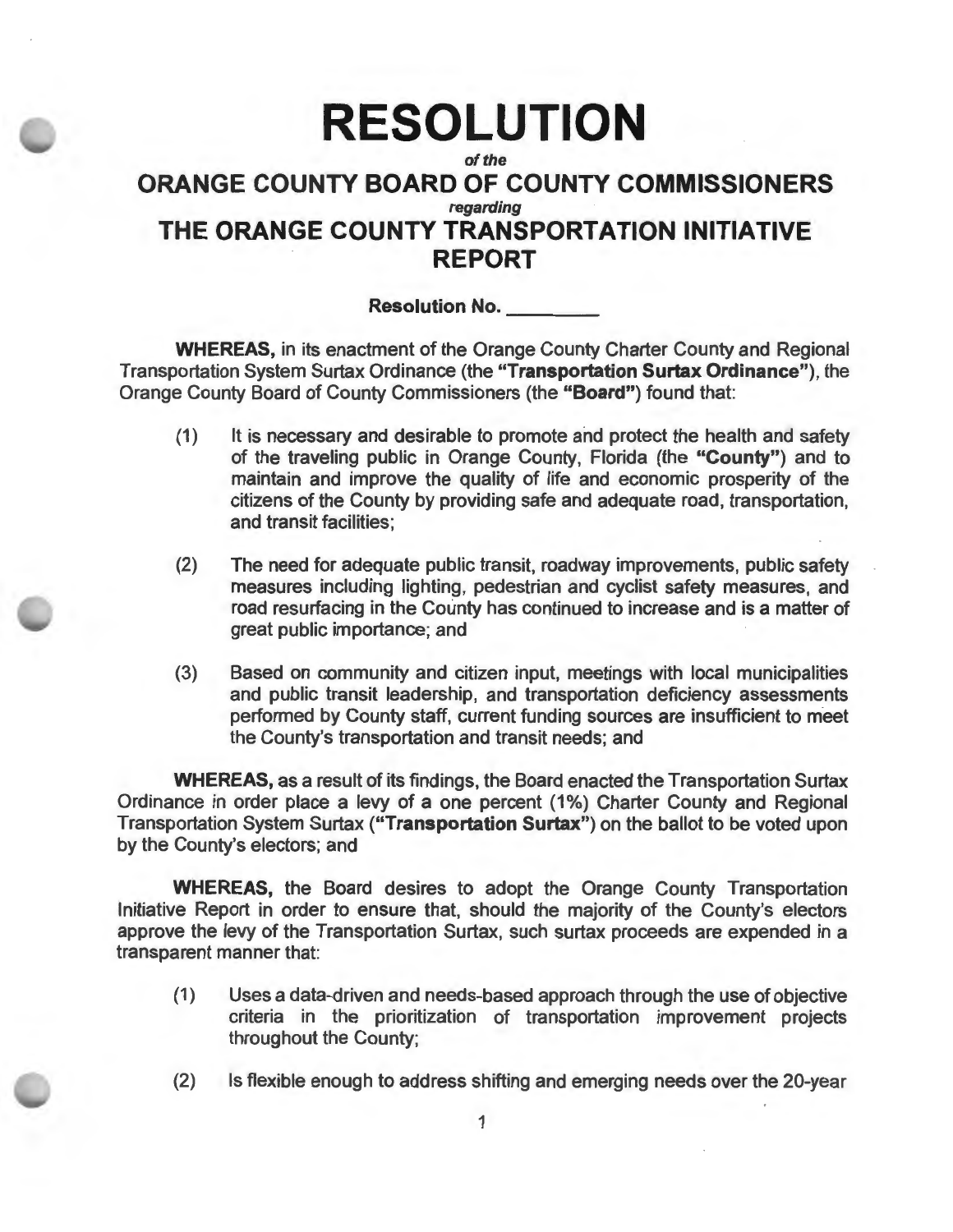period for which the Transportation Surtax will be levied; and

(3) Is adaptive to new transportation and transit technologies and innovations as they are developed.

**NOW THEREFORE,** BE IT RESOLVED BY THE BOARD OF COUNTY COMMISSIONERS OF ORANGE COUNTY:

**Section 1. Recitals.** The above recitals are hereby incorporated herein by reference.

# **Section 2. The Orange County Transportation Initiative Report.**

(A) Expenditure Categories and Allocation. The Orange County Transportation Initiative Report (the **"Report")** was created based on input received from citizens and the community, municipal and transit leadership, and transportation deficiency assessments performed by County staff. Based upon such input, the following three (3) Transportation Surtax expenditure categories were developed as appropriate uses for Transportation Surtax proceeds, with percentages of the Transportation Surtax proceeds allocated as follows:

| <b>Expenditure</b><br>Category                                                | <b>General Summary</b>                                                                                                                                                                                                                                                                                                                                                                                                                                                                                                                 | <b>Allocation</b><br>% Range |
|-------------------------------------------------------------------------------|----------------------------------------------------------------------------------------------------------------------------------------------------------------------------------------------------------------------------------------------------------------------------------------------------------------------------------------------------------------------------------------------------------------------------------------------------------------------------------------------------------------------------------------|------------------------------|
| <b>County</b><br><b>Transportation</b><br><b>Improvements</b><br>(Category 1) | Safety improvements to include pedestrian and<br>bicycle safety, ADA compliance, lighting,<br>intersections, and technology and operations; major<br>roadway improvements (including county roads that<br>run through cities), widening projects; intersection<br>capacity improvements; new traffic signals, and<br>mast arm upgrades; operations and maintenance to<br>include roadway resurfacing and grading, bridge<br>repair and maintenance, railroad crossing repair,<br>roadway pond/drainage improvements and<br>maintenance | 45%                          |
| <b>Transit</b><br><b>Improvements</b><br>(Category 2)                         | Increasing coverage, availability, and frequency of<br>bus routes; expanding service hours; improving<br>paratransit services; increasing frequency and<br>connectivity to airport; optimizing high capacity<br>corridors; providing faster more direct service to<br>work; reducing headway times; enhancing and<br>expanding commuter rail system including<br>frequency, routes, and stations                                                                                                                                       | 45%                          |
| <b>Municipal</b><br><b>Partnership</b><br>Plans &                             | Roadway, safety, and operations and maintenance<br>projects based on the individual needs of each<br>municipality, as reflected in the transportation plans                                                                                                                                                                                                                                                                                                                                                                            | 10%                          |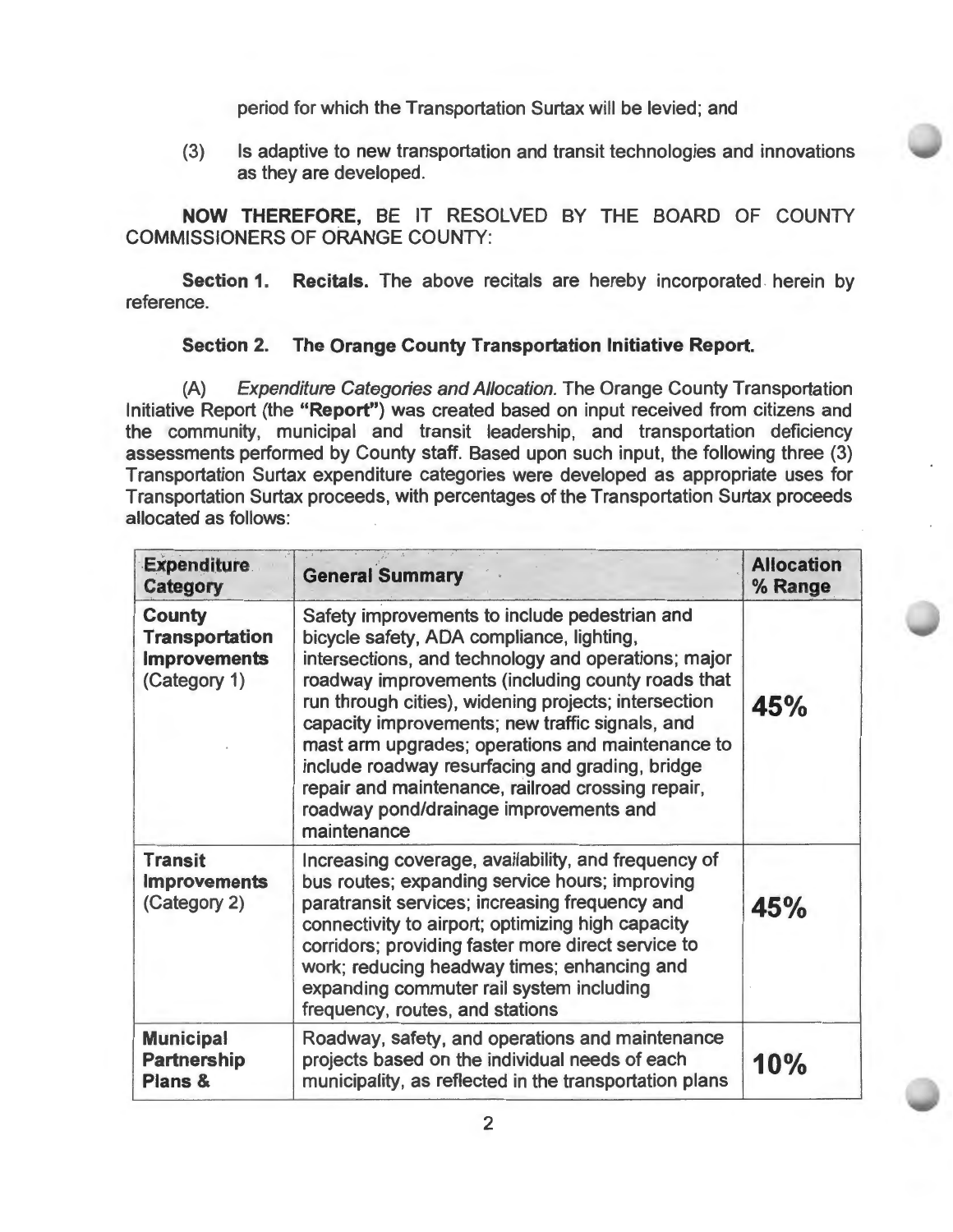(B) Adoption of the Report. The Board hereby adopts the Orange County Transportation Initiative Report dated April 11, 2022, incorporated herein by this reference and available on the Orange County website. Transportation Surtax proceeds shall only be expended on uses authorized in section 212.055(1), Florida Statutes, and consistent with the Report. Substantive changes to the Report shall be presented to the Board for consideration at least annually and any such changes must be approved by resolution of the Board prior to becoming effective.

### **Section 3. Transportation and Transit Initiative Technical Committee.**

(A) Establishment & Duties. The Board hereby establishes the Transportation & Transit Initiative Technical Committee ("Technical Committee"), which shall:

i. Review the status of projects submitted by each jurisdiction or entity;

ii. Review approved projects and ensure they are compatible and coordinated amongst various jurisdictions; and

iii. Identify opportunities for joint projects and project collaboration.

(B) Composition. The Technical Committee shall be a multijurisdictional staff committee composed of 15 members, one (1) from each of the following entities and agencies, as appointed by each jurisdiction's governing body or designated by the agency's chief administrative official: Orange County; Florida Department of Transportation; LYNX/SunRail; Metroplan Orlando; City of Apopka; City of Belle Isle; Town of Eatonville; City of Edgewood; City of Maitland; Town of Oakland; City of Ocoee; City of Orlando; Town of Windermere; City of Winter Garden; and City of Winter Park.

(C) Qualifications. All appointees and designees to the Technical Committee must be staff members of the agencies appointing or designating them and must possess the knowledge, skills, and expertise to represent and provide input on behalf of their designating agency regarding major roadway improvement and transportation safety and technology in Orange County.

(D) Officers; Legal guidance.

**Projects** 

i. Chair and Vice Chair. The Orange County appointee shall serve as the Chair of the Technical Committee. The Vice Chair of the Technical Committee shall be nominated and appointed by the members at large.

ii. Staff Support. A non-voting designee of the Orange County Administrator shall be responsible for providing ministerial support for the Technical Committee as necessary.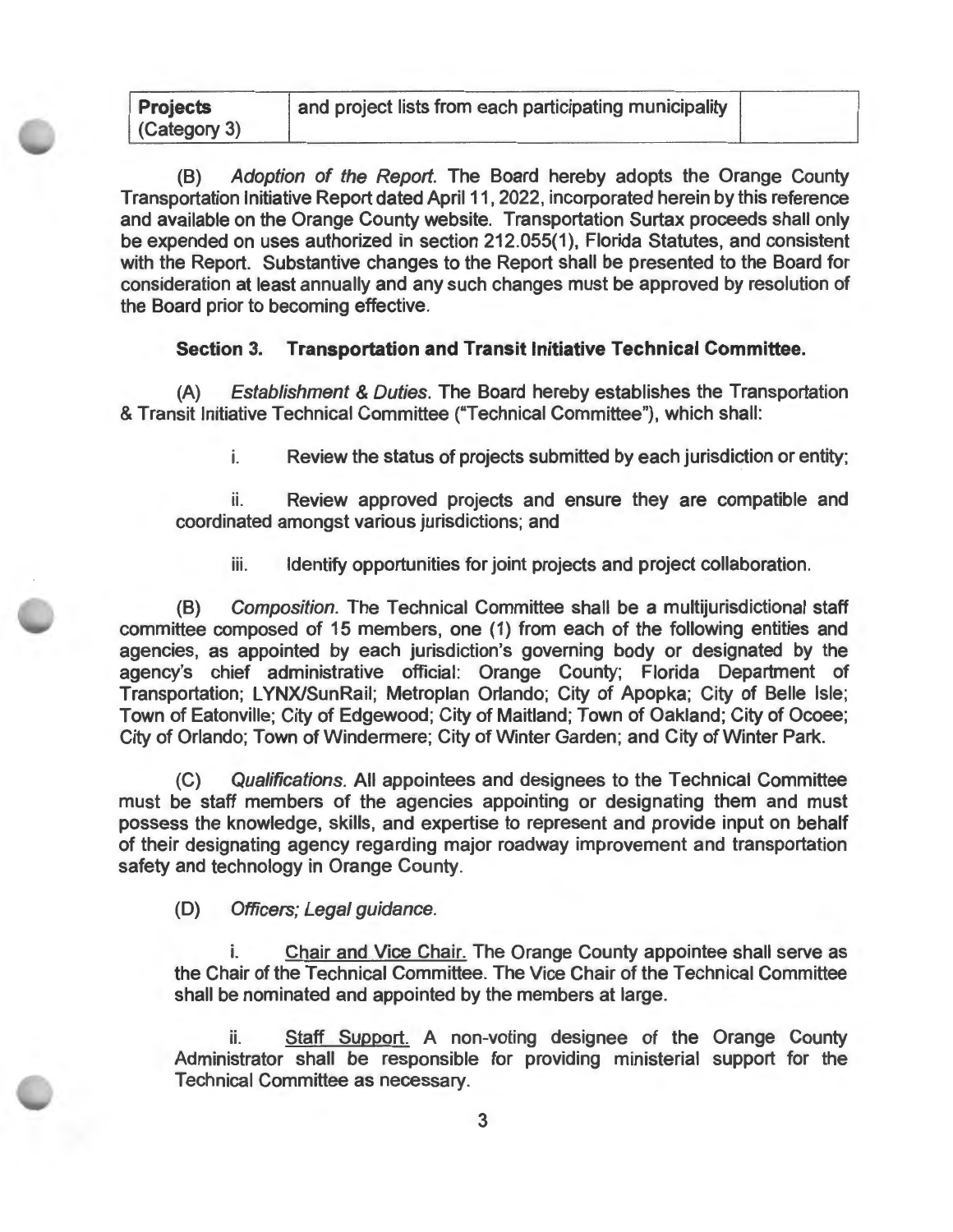iii. Legal guidance. The County shall make a member of the Orange County Attorney's Office available to provide legal support and guidance to the Technical Committee if needed.

### **Section 4. Transportation & Transit Initiative Citizens Oversight Board.**

(A) Establishment & Duties. The Board hereby establishes a Transportation & Transit Initiative Citizens Oversight Board ("Oversight Board") which shall:

Ensure accountability and transparency in the expenditure of Transportation Surtax proceeds;

ii. Ensure that the participating jurisdictions and agencies spend the Transportation Surtax proceeds appropriately, timely, and in full compliance with all applicable laws;

iii. Request and review audits of the Transportation Surtax; and

iv. Oversee the preparation of a nontechnical report or consolidated schedule of projects identifying the following information for each active project or purpose funded by the Transportation Surtax, which shall be updated and posted prominently on the County's website at least annually:

- a. Original estimated cost;
- b. Current estimated cost if different from original estimated cost;
- c. Amounts expended in prior fiscal years;
- d. Amounts expended in current fiscal year;

e. Any excess proceeds which have not been expended for project or purpose;

f. Estimated completion date, and the actual completion cost of project completed during the fiscal year; and

g. A statement of what corrective action the responsible jurisdiction or authority has planned with respect to each project which is underfunded or behind schedule.

(8) Composition. The Oversight Board shall be composed of 11 members who shall serve four-year terms as the appointees of the following individuals and agencies:

i. Two (2) individuals appointed by the Orange County Mayor, one (1)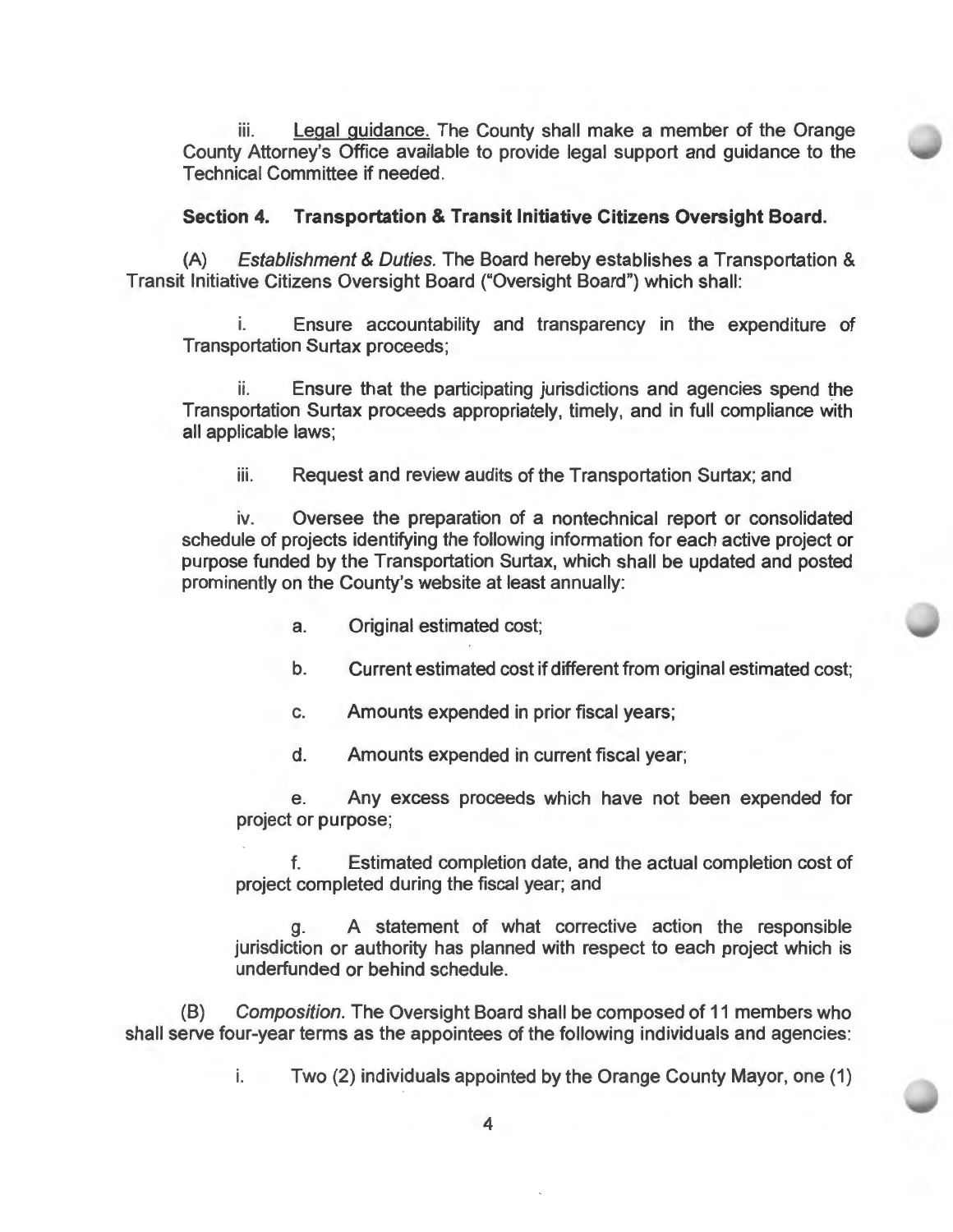of whom shall serve as the Chair of the Oversight Board, and one (1) of whom shall be a consumer of public transportation;

ii. Six (6) individuals, one appointed by each Orange County Commissioner, each of whom shall be a resident of the commission district that the appointing Commissioner represents;

iii. One (1) individual appointed by the Mayor of the City of Orlando; and

iv. Two (2) individuals collectively appointed by the remaining municipalities.

(C) Qualifications. All members of the Oversight Board shall be residents of Orange County who possess experience or interest in the fields of finance or accounting, transportation, mobility improvement operations, land use planning, or engineering. No member of the Oversight Board shall, at any time during their term, be an elected official or an employee of any city, county, state, special district, or federal government; or be materially engaged for remuneration by any public or private recipient of Transportation Surtax proceeds.

(D) Officers; Legal guidance.

i. Chair and Vice Chair. One of the Orange County Mayor's designees shall serve as the Chair of the Oversight Board. The Vice Chair shall be nominated and appointed by the members at large.

ii. Staff Support. A non-voting designee of the Orange County Administrator shall be responsible for providing ministerial support to the Oversight Board as needed.

iii. Legal Guidance. The County shall make a member of the Orange County Attorney's Office available to provide legal support and guidance to the Oversight Board if needed.

**Section 5. Exemption from Chapter 2, Article VI. Unless expressly provided** for in this Resolution, the Technical Committee and Oversight Board shall be exempt from Chapter 2, Article VI ("Orange County Advisory Boards Ordinance"), Orange County Code, and shall sunset when the following two conditions are met:

(A) The Transportation Surtax is no longer being levied; and

(B) All Transportation Surtax proceeds have been expended.

**Section 6.** This Resolution shall take effect immediately upon adoption.